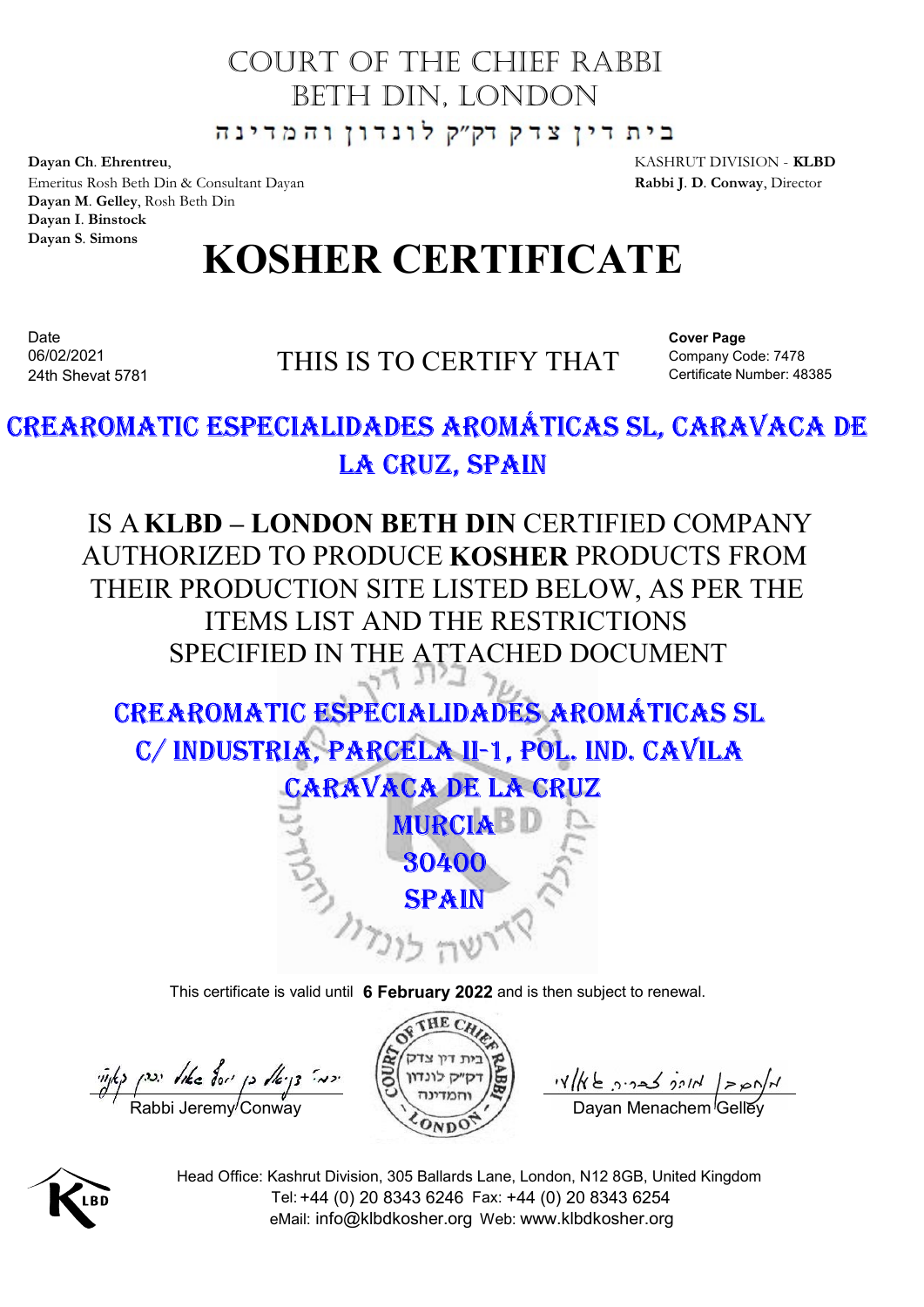בית דין צדק דק״ק לונדון והמדינה

**Dayan Ch**. **Ehrentreu**, KASHRUT DIVISION - **KLBD**

Emeritus Rosh Beth Din & Consultant Dayan **Rabbi J**. **D**. **Conway**, Director **Dayan M**. **Gelley**, Rosh Beth Din **Dayan I**. **Binstock Dayan S**. **Simons**

# **KOSHER CERTIFICATE**

06/02/2021 **Date** 24th Shevat 5781

**Page Number: 1 of 4** Company Code: 7478 Certificate Number: 48385

The following products manufactured by **Crearomatic Especialidades Aromáticas SL, Caravaca de la Cruz, Spain** at the factory site listed below are Kosher certified by the London Beth Din Kashrut Division (KLBD) for year round use when bearing the kosher logo and according to the Kosher status below.

**Crearomatic Especialidades Aromáticas SL C/ Industria, Parcela II-1, Pol. Ind. Cavila Caravaca de la Cruz Murcia 30400 Spain**

| <b>Product Code</b> | <b>Product</b>                                            | <b>Kosher Status</b> | Kosher logo |
|---------------------|-----------------------------------------------------------|----------------------|-------------|
|                     | <b>NATURAL / WONF &amp; COMMERCIAL / NATURE IDENTICAL</b> |                      |             |
|                     | ANISE PIMPINELLA ESSENTIAL OIL                            | Pareve non-Passover  | <b>KLBD</b> |
|                     | ARMOISE ESSENTIAL OIL                                     | Pareve non-Passover  | <b>KLBD</b> |
|                     | BERGAMOT ESSENTIAL OIL                                    | Pareve non-Passover  | <b>KLBD</b> |
|                     | <b>CINNAMON ESSENTIAL OIL</b>                             | Pareve non-Passover  | <b>KLBD</b> |
|                     | <b>CISTUS ESSENTIAL OIL</b>                               | Pareve non-Passover  | <b>KLBD</b> |
|                     | <b>CLARY SAGE ESSENTIAL OIL</b>                           | Pareve non-Passover  | <b>KLBD</b> |
|                     | <b>CLOVE ESSENTIAL OIL</b>                                | Pareve non-Passover  | <b>KLBD</b> |
|                     | <b>CYPRESS ESSENTIAL OIL</b>                              | Pareve non-Passover  | <b>KLBD</b> |
|                     | EUCALYPTUS 70/80 ESSENTIAL OIL                            | Pareve non-Passover  | <b>KLBD</b> |
|                     | FENNEL BITTER ESSENTIAL OIL                               | Pareve non-Passover  | KLBD        |
|                     | FENNEL SWEET ESSENTIAL OIL                                | Pareve non-Passover  | <b>KLBD</b> |

This Kosher certificate is valid until **6 February 2022** and is subject to renewal at that time.

 $\frac{\pi}{\sqrt{2}}$   $\left(\frac{2}{\sqrt{2}}\right)$   $\left(\frac{2}{\sqrt{2}}\right)$   $\left(\frac{2}{\sqrt{2}}\right)$   $\left(\frac{2}{\sqrt{2}}\right)$   $\left(\frac{2}{\sqrt{2}}\right)$   $\left(\frac{2}{\sqrt{2}}\right)$   $\left(\frac{2}{\sqrt{2}}\right)$   $\left(\frac{2}{\sqrt{2}}\right)$   $\left(\frac{2}{\sqrt{2}}\right)$   $\left(\frac{2}{\sqrt{2}}\right)$   $\left(\frac{2}{\sqrt{2}}\right)$   $\left(\frac{2}{\sqrt$ 





 $\n *where*  $\frac{1}{2}$$ 

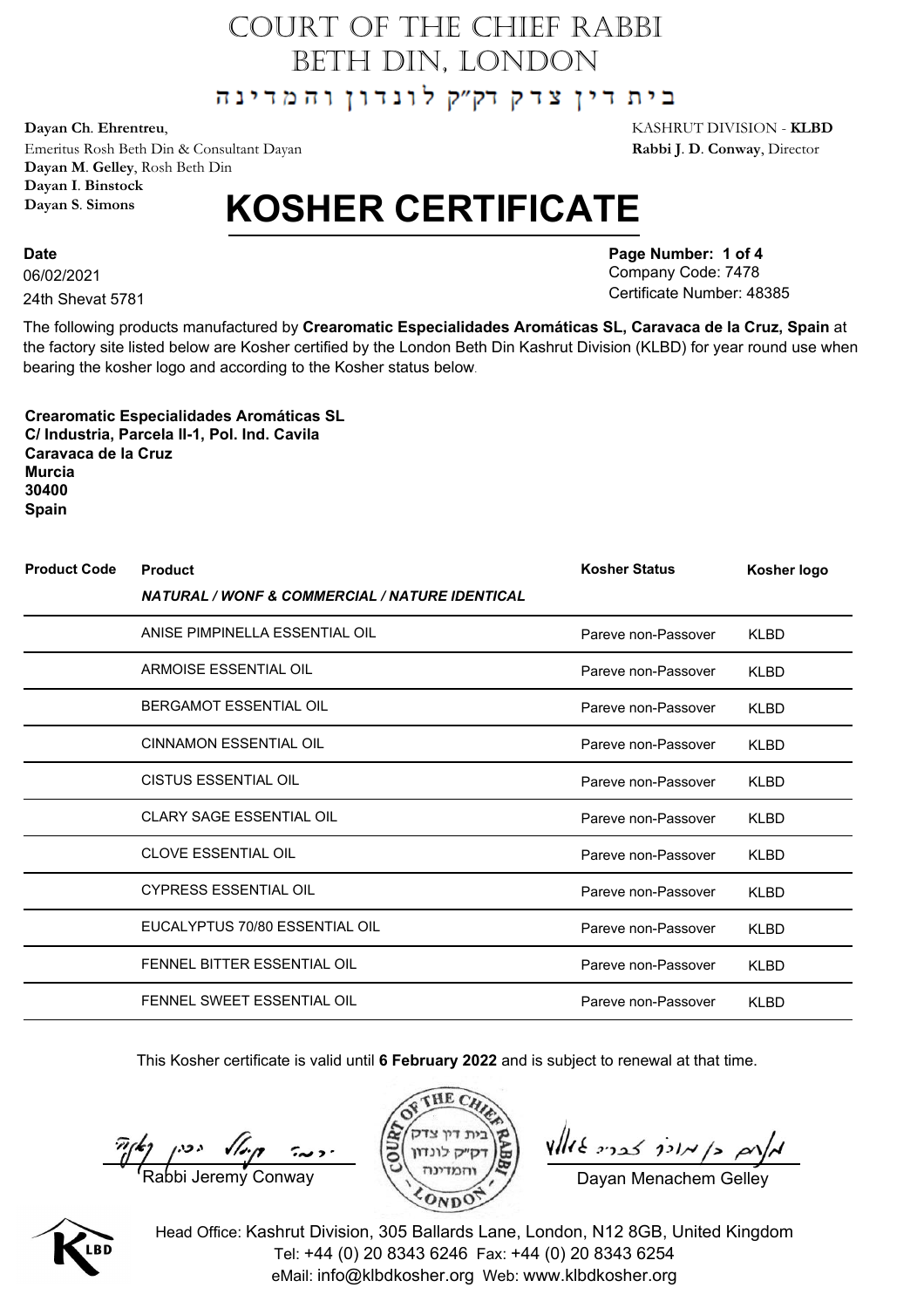בית דין צדק דק״ק לונדון והמדינה

**Dayan Ch**. **Ehrentreu**, KASHRUT DIVISION - **KLBD**

Emeritus Rosh Beth Din & Consultant Dayan **Rabbi J**. **D**. **Conway**, Director **Dayan M**. **Gelley**, Rosh Beth Din **Dayan I**. **Binstock Dayan S**. **Simons**

# **KOSHER CERTIFICATE**

06/02/2021 **Date** 24th Shevat 5781

**Page Number: 2 of 4** Company Code: 7478 Certificate Number: 48385

The following products manufactured by **Crearomatic Especialidades Aromáticas SL, Caravaca de la Cruz, Spain** at the factory site listed below are Kosher certified by the London Beth Din Kashrut Division (KLBD) for year round use when bearing the kosher logo and according to the Kosher status below.

**Crearomatic Especialidades Aromáticas SL C/ Industria, Parcela II-1, Pol. Ind. Cavila Caravaca de la Cruz Murcia 30400 Spain**

| <b>Product Code</b> | <b>Product</b>                          | <b>Kosher Status</b> | Kosher logo |
|---------------------|-----------------------------------------|----------------------|-------------|
|                     | FENNEL SWEET SPANISH-TYPE ESSENTIAL OIL | Pareve non-Passover  | <b>KLBD</b> |
|                     | LAVANDIN ABRIAL ESSENTIAL OIL           | Pareve non-Passover  | <b>KLBD</b> |
|                     | LAVANDIN GROSSO ESSENTIAL OIL           | Pareve non-Passover  | <b>KLBD</b> |
|                     | LAVANDIN SUPER ESSENTIAL OIL            | Pareve non-Passover  | <b>KLBD</b> |
|                     | <b>LAVENDER ESSENTIAL OIL</b>           | Pareve non-Passover  | <b>KLBD</b> |
|                     | <b>LEMON ESSENTIAL OIL</b>              | Pareve non-Passover  | <b>KLBD</b> |
|                     | <b>MANDARIN ESSENTIAL OIL</b>           | Pareve non-Passover  | <b>KLBD</b> |
|                     | MARJORAM SPANISH-TYPE ESSENTIAL OIL     | Pareve non-Passover  | <b>KLBD</b> |
|                     | MINT ESSENTIAL OIL                      | Pareve non-Passover  | <b>KLBD</b> |
|                     | NEROLI ESSENTIAL OIL                    | Pareve non-Passover  | <b>KLBD</b> |
|                     | ORANGE ESSENTIAL OIL                    | Pareve non-Passover  | <b>KLBD</b> |
|                     | OREGANO COMPACTUM ESSENTIAL OIL         | Pareve non-Passover  | <b>KLBD</b> |

This Kosher certificate is valid until **6 February 2022** and is subject to renewal at that time.

 $\frac{\pi}{\sqrt{2}}$   $\left(\frac{2}{\sqrt{2}}\right)$   $\left(\frac{2}{\sqrt{2}}\right)$   $\left(\frac{2}{\sqrt{2}}\right)$   $\left(\frac{2}{\sqrt{2}}\right)$   $\left(\frac{2}{\sqrt{2}}\right)$   $\left(\frac{2}{\sqrt{2}}\right)$   $\left(\frac{2}{\sqrt{2}}\right)$   $\left(\frac{2}{\sqrt{2}}\right)$   $\left(\frac{2}{\sqrt{2}}\right)$   $\left(\frac{2}{\sqrt{2}}\right)$   $\left(\frac{2}{\sqrt{2}}\right)$   $\left(\frac{2}{\sqrt$ 





 $y$ //pg  $\epsilon$ /  $\kappa$ /ick  $\epsilon$   $\kappa$ /re

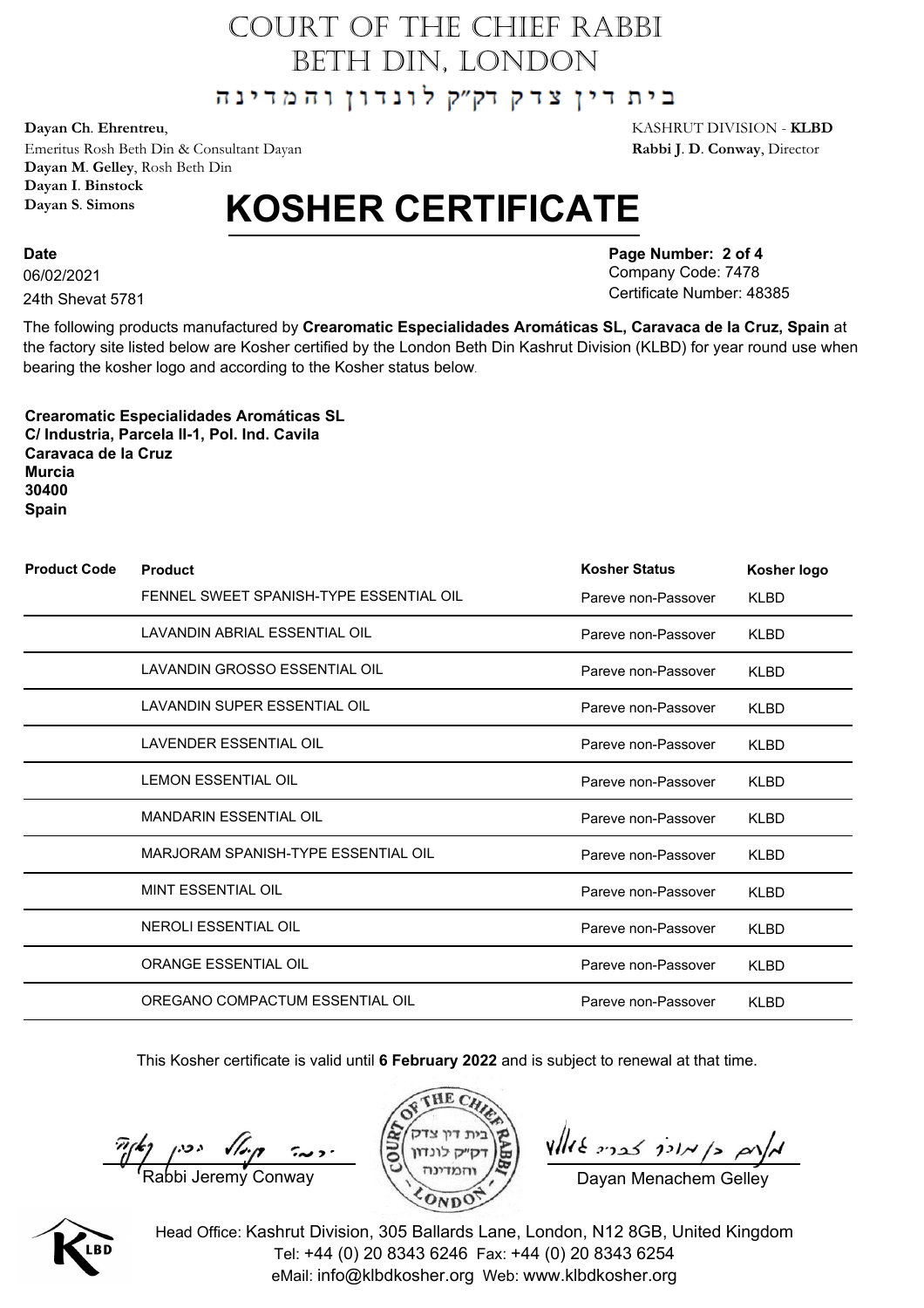בית דין צדק דק"ק לונדון והמדינה

**Dayan Ch**. **Ehrentreu**, KASHRUT DIVISION - **KLBD**

Emeritus Rosh Beth Din & Consultant Dayan **Rabbi J**. **D**. **Conway**, Director **Dayan M**. **Gelley**, Rosh Beth Din **Dayan I**. **Binstock Dayan S**. **Simons**

# **KOSHER CERTIFICATE**

06/02/2021 **Date** 24th Shevat 5781

**Page Number: 3 of 4** Company Code: 7478 Certificate Number: 48385

The following products manufactured by **Crearomatic Especialidades Aromáticas SL, Caravaca de la Cruz, Spain** at the factory site listed below are Kosher certified by the London Beth Din Kashrut Division (KLBD) for year round use when bearing the kosher logo and according to the Kosher status below.

**Crearomatic Especialidades Aromáticas SL C/ Industria, Parcela II-1, Pol. Ind. Cavila Caravaca de la Cruz Murcia 30400 Spain**

| <b>Product Code</b> | <b>Product</b>                                   | <b>Kosher Status</b> | Kosher logo |
|---------------------|--------------------------------------------------|----------------------|-------------|
|                     | OREGANO ESSENTIAL OIL                            | Pareve non-Passover  | <b>KLBD</b> |
|                     | OREGANO SPANISH-TYPE (CARRASQUEÑO) ESSENTIAL OIL | Pareve non-Passover  | <b>KLBD</b> |
|                     | PETITGRAIN PARAGUAY ESSENTIAL OIL                | Pareve non-Passover  | <b>KLBD</b> |
|                     | ROSEMARY CAMPHOR SPANISH-TYPE ESSENTIAL OIL      | Pareve non-Passover  | <b>KLBD</b> |
|                     | ROSEMARY CINEOL ESSENTIAL OIL                    | Pareve non-Passover  | <b>KLBD</b> |
|                     | SAGE OFFICINALIS ESSENTIAL OIL                   | Pareve non-Passover  | <b>KLBD</b> |
|                     | SAGE SPANISH-TYPE ESSENTIAL OIL                  | Pareve non-Passover  | <b>KLBD</b> |
|                     | SPIKE LAVENDER ESSENTIAL OIL                     | Pareve non-Passover  | <b>KLBD</b> |
|                     | STAR ANISE OR BADIANE ESSENTIAL OIL              | Pareve non-Passover  | <b>KLBD</b> |
|                     | TEA TREE ESSENTIAL OIL                           | Pareve non-Passover  | <b>KLBD</b> |
|                     | THYME LINALOOL ESSENTIAL OIL                     | Pareve non-Passover  | <b>KLBD</b> |
|                     | THYME RED (THYMOL) ESSENTIAL OIL                 | Pareve non-Passover  | <b>KLBD</b> |

This Kosher certificate is valid until **6 February 2022** and is subject to renewal at that time.

 $\frac{\pi}{\sqrt{2}}$   $\left(\frac{2}{\sqrt{2}}\right)$   $\left(\frac{2}{\sqrt{2}}\right)$   $\left(\frac{2}{\sqrt{2}}\right)$   $\left(\frac{2}{\sqrt{2}}\right)$   $\left(\frac{2}{\sqrt{2}}\right)$   $\left(\frac{2}{\sqrt{2}}\right)$   $\left(\frac{2}{\sqrt{2}}\right)$   $\left(\frac{2}{\sqrt{2}}\right)$   $\left(\frac{2}{\sqrt{2}}\right)$   $\left(\frac{2}{\sqrt{2}}\right)$   $\left(\frac{2}{\sqrt{2}}\right)$   $\left(\frac{2}{\sqrt$ 





 $y$ //pg  $\epsilon$ /  $\kappa$ /ick  $\epsilon$   $\kappa$ /re